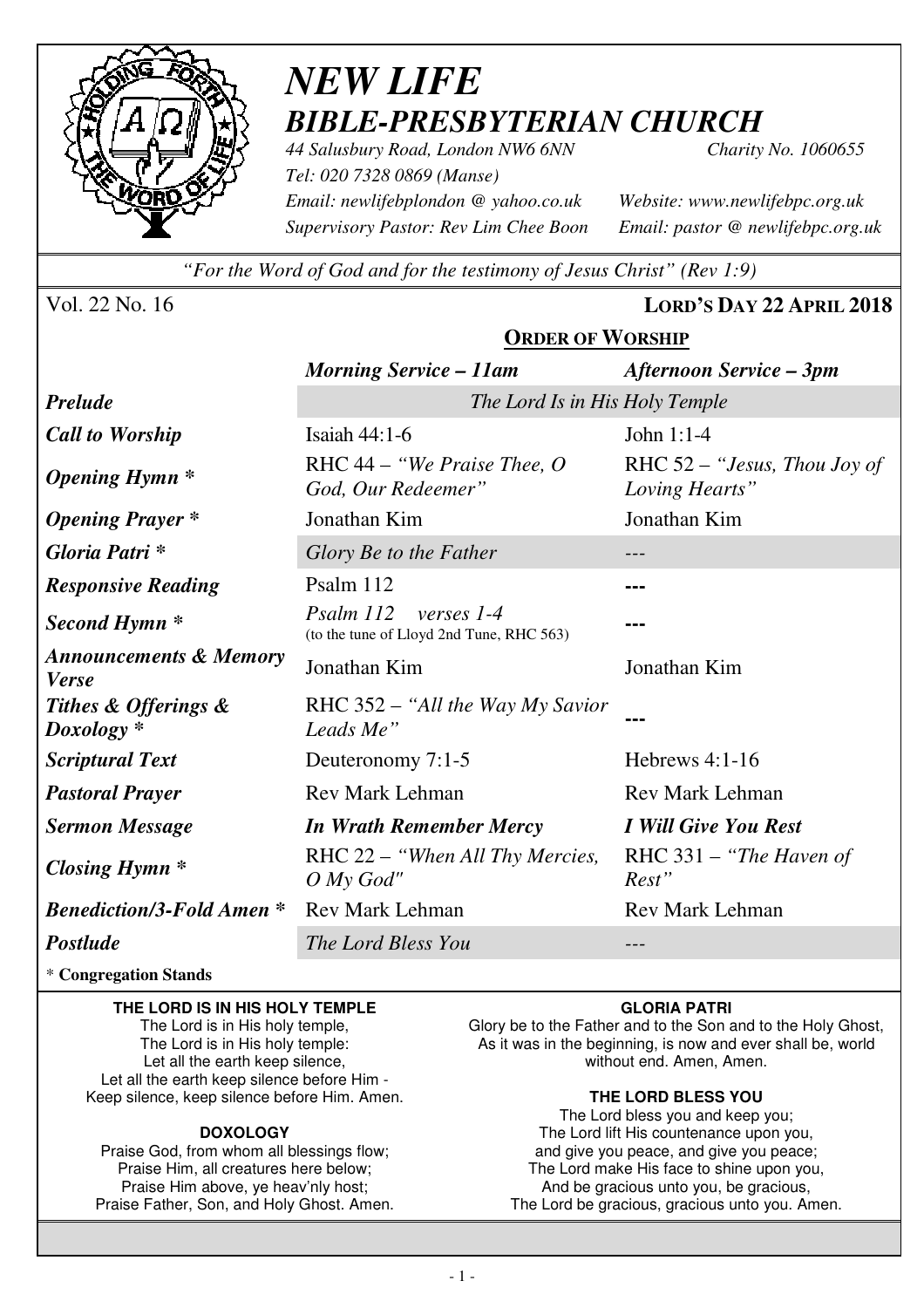# **5 RULES FOR HAPPY LIVING**

#### **Adapted from New Life BPC Singapore Newsline, Sunday 11th February 2018**

There are always two sides to a coin. Everyone has their own story to tell. Your perception is your reality. Oftentimes, we are so caught up in our own dilemma that we forget that many of our own truths are based on our own view and perspective. These are then reflected in our speech and behaviour towards others. Without seeking to clarify, the follow-up actions often lead to misunderstanding and conflict. For many who have been affected, they will end up hardened and disillusioned. For others, they simply give up. The Bible exhorts us to love one another (Rom 13:8-10; 1 John 4:7-12; 1 Thess 4:9) and we are to respect leaders (1 Thess 5:12,13).

### **1. Be Kind**

It is always a struggle to be kind-hearted in this competitive world. Since young, the perception is that the meanest guy always win. Even in adulthood, we often see that the one who makes the loudest noise gets what he wants. Some people even make it a habit to make others feel small, so that they can feel bigger.

Sometime, we unconsciously bring this kind of behaviour into the church. Brethren, the Bible exhorts us to be kind to one another (Rom 2;10) and this is nothing to be surprised, as it is the Fruit of the Spirit (Gal 5:22).

## **2. Be Grateful**

No matter how terrible life is or how unfair the situation may be, there is always something to be thankful for. Look at a glass half-filled with water. The optimistic person will say it is half full. The pessimistic one will say it is half empty.

In the parable of the ungrateful servant (Mat 18:23-34), the essence of the parable is not just to show us the great kindness God has shown to us but to remind us to be grateful for this grace. How then, are we to treat others, especially when we are at a disadvantaged, misunderstood or mistreated situation?

## **3. Spend Within Your Means**

The catch phrase "money not enough" seems to be so real. This applies to our materialistic world. We often complain things are expensive, and getting more and more so. But the reality is that you can save if you want to. That takes lots of financial prudence and self-control not to spend unnecessarily. There are lots of things we want in this life. Things which are good to have, but not essential. Rules of thumb that one can use are: 10% to tithes, 0-10% to government tax, 20% saving and the rest for your own planning.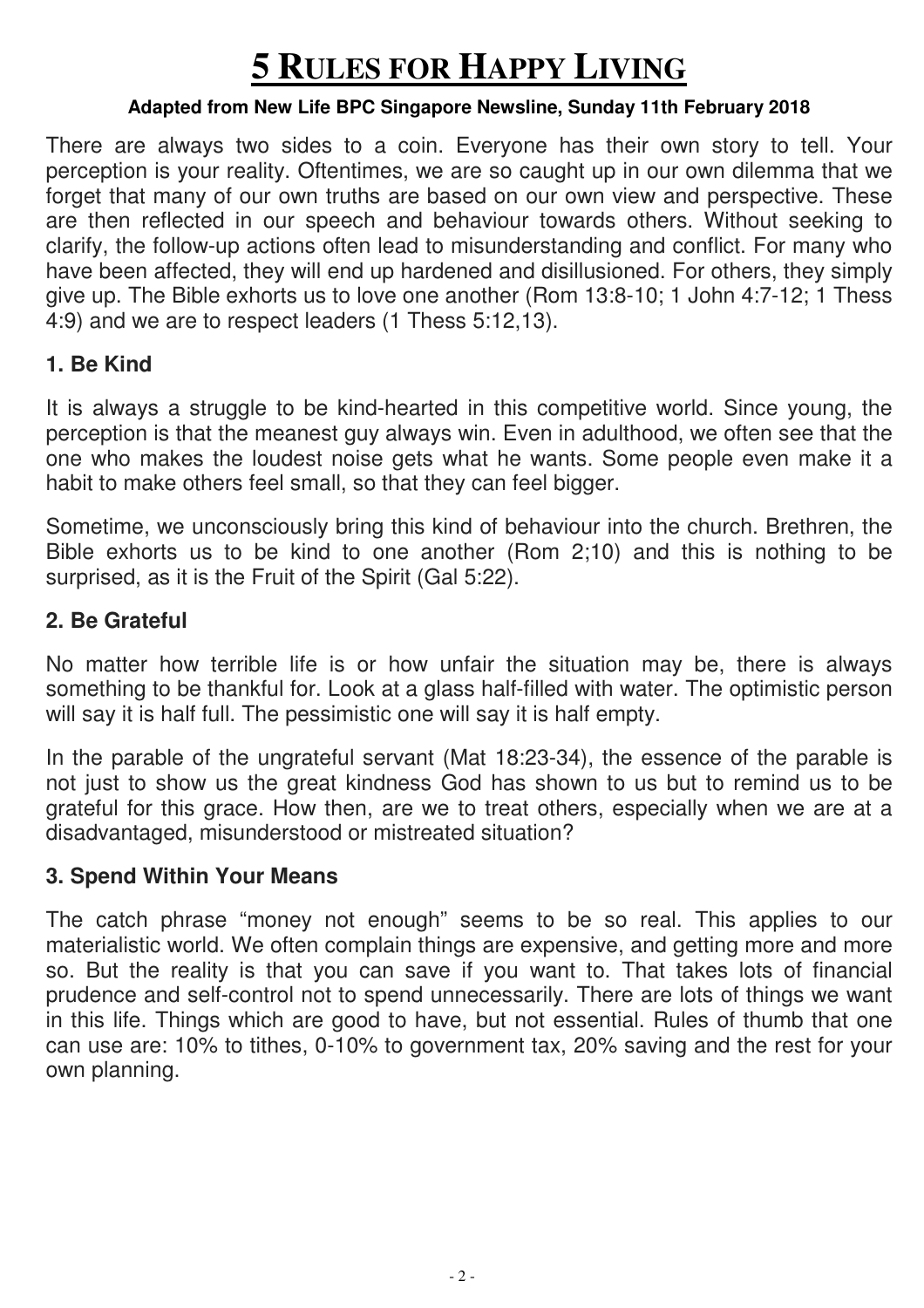Did not God promise in His word that He will take care of your physical needs (Luke 12:27 -28)? Or are you accumulating wealth because you think, just in case? Or are you desirous of the finer things in life? I always marvel at the generosity of the early Christians. The rich ones sold off their land to finance the church and to help the poor (Acts 2:37). If today we are called to do likewise, can we do the same?

# **4. Compliment Others**

We are stingy with our compliments and fast to criticize. Perhaps this has to do with our education system or the stress of the society as a whole. Let us be more generous! When the occasion arises, tell someone how great he or she has been and how you appreciate the service. Not one way, but several ways if possible. It's amazing how the phrase "thank you for…." and "you are amazing" ring long and loud in the hearer's ears and heart.

Conversely, the opposite does not work. Even if you are 100% right. The critical approach will put off the other person. What you do is just to provoke the defensive mode and worse, achieve the opposite effect. You may win the debate or argument but you end up losing the person (Psalm 39:11, Prov 15:1).

# **5. Join A Fellowship, Even If You Don't Feel Like**

Why do I need to attend fellowship? Isn't worship enough? These are some of the perennial questions which some of us refuse to answer or simply reject. Yes, 90% of the times you may be bored and return home early. But the 10th time, you will have a worthy experience or meet an interesting person. God work in His marvellous way if you will allow Him. Moreover, it is to your advantage to participate (Heb 10:25). After the initial awkwardness, you will soon realize that it is not as bad as you think. Your spiritual life grows and you will be encouraged to develop your full potential as a child of God. So what is holding you back?

- Dn Ivan Lim